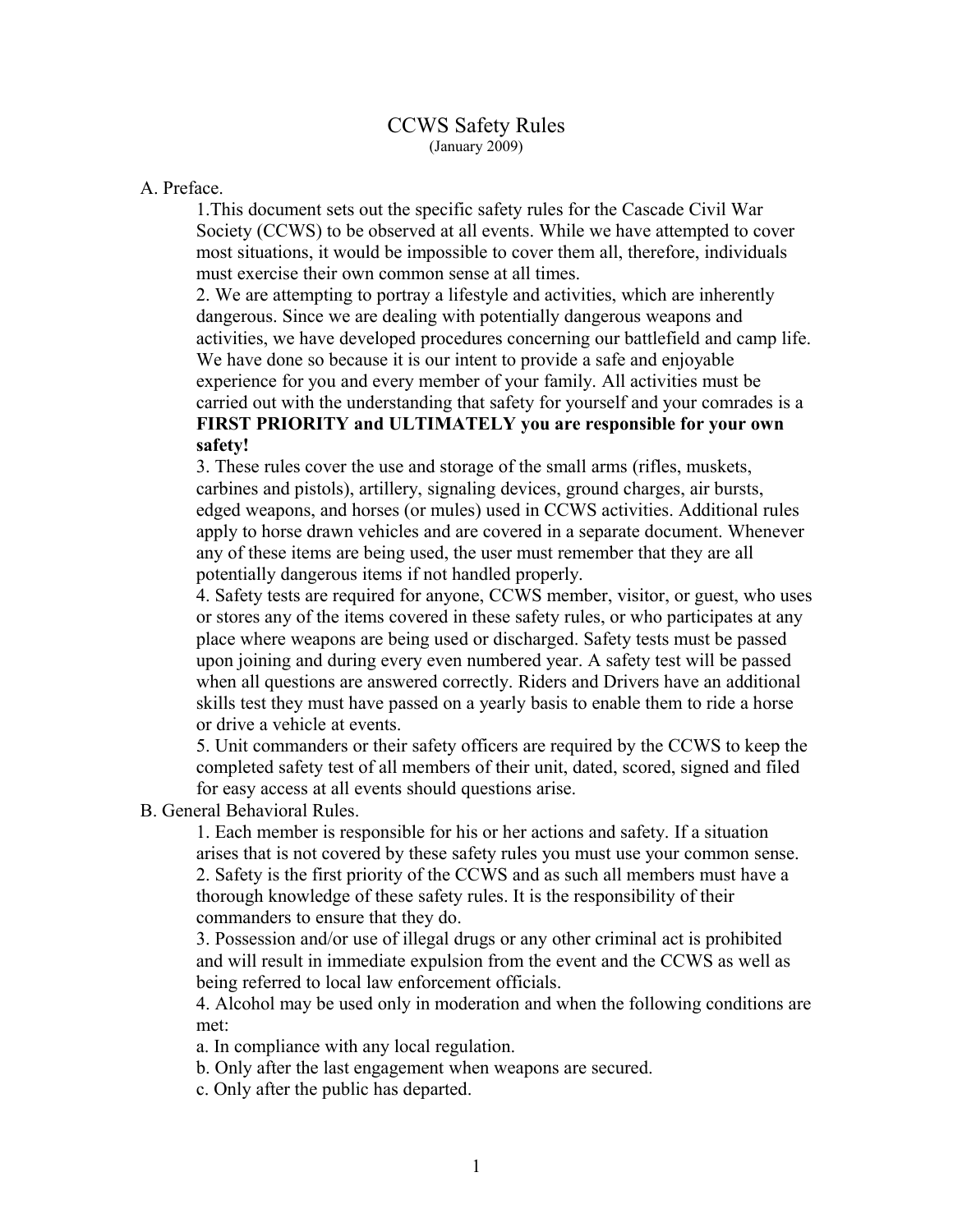d. At backcountries, only during those periods of time, which were decided upon prior to the start of the event. For example in the evening between agreed upon hours.

5. The use of alcohol in violation of these rules will result in suspension from the event and such additional discipline as is provided in the bylaws (See Article XXII of the CCWS Bylaws).

6. The use of prescription drugs places upon the user the responsibility to see that he/she is not impaired in judgment or function. Failure to do so may result in the imposition of restrictions or sanctions.

7. Any verbal provocation or physical abuse is strictly prohibited at any time and will result in discipline as is provided in the bylaws (See Article XXII of the CCWS Bylaws).

8. Smoking and open flames are prohibited within 25 feet of exposed powder, cartridges, and charges or at any time while under arms.

9. Fires must be attended by a member of the CCWS while they are lit. A bucket of water should be kept near every fire at all CCWS events.

10. All fires must be extinguished before being left unattended.

11. All fires must be located a safe distance from combustible materials such as tents and flys. Care must be taken when working around a fire to ensure that clothing does not catch fire.

12. NO ball ammunition may be brought to a battle reenactment area. Ball ammunition shall be considered any reproduction or original projectile that could be fired from any weapon used at a battle reenactment.

13. Discharging a weapon in camp is prohibited except in planned scenarios that have been approved by all applicable battalion commanders, including the Civilian Coordinator if firing in civilian camps is planned.

14. At no time will a member pick up another member's weapon without permission of said member. The only exception will be if it is evident that the member has lost it. The weapon must be turned over to the battalion headquarters immediately.

15. Colors or Standards will be considered captured when touched by opposing forces, and they will be immediately furled and sent to the rear with the color bearer.

16. At no time should a firearm be discharged directly at anyone.

17. Only fireworks authorized by the CCWS Board are allowed at any event. Personal fireworks are prohibited by Oregon state law at state parks.

18. No weapons (handguns, rifles, knives, bayonets, etc.), except sabers and dress swords, will be brought to any military ball.

C. General Battlefield Rules.

1. Unit and Battalion Commanding Officers have overall responsibility for safety at events. They may delegate enforcement to Safety Officers; however,

**ULTIMATELY** you are responsible for your personal safety and that cannot be delegated.

2. Weapons with flintlock or in-line percussion ignitions are expressly excluded from CCWS events.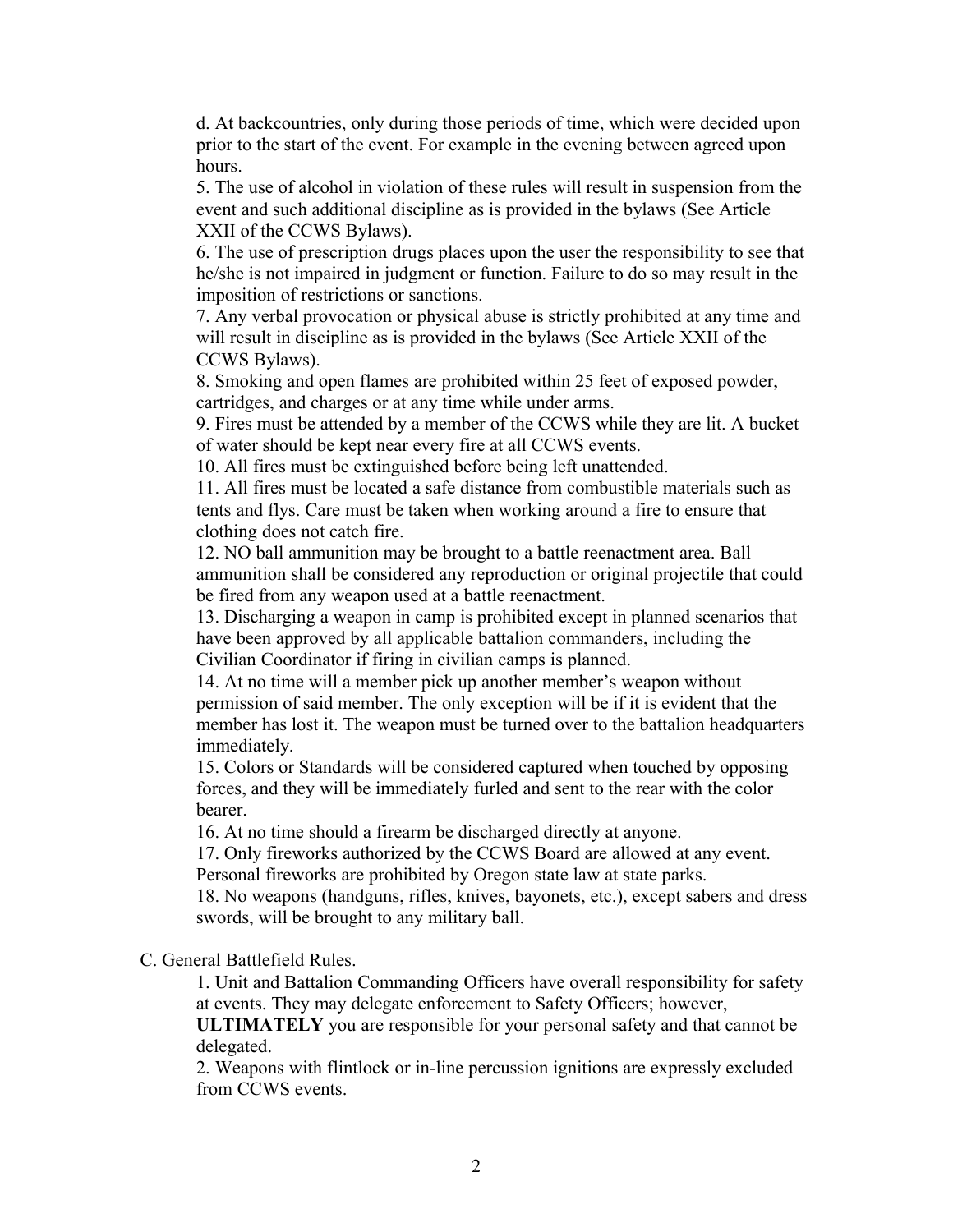3. Musket caps that have more than four wings shall not be used when firing in close order.

4. Powder should be inspected to ensure that no foreign objects are included in the powder prior to making rounds.

5. Ramrods and bayonets must be secured prior to entering the battlefield.

6. Any unit not represented at the Officers Call, to discuss the battle plan, may not participate in the battle, except by prior agreement.

7. Hand to hand combat will be permitted only by prior permission of the Battalion Commanders with notification to all units that will be engaged and

**REHEARSAL** by all units and persons involved. Should you find yourself engaged in unrehearsed hand to hand you should retreat, if possible, or immediately become a simulated casualty. Loaded weapons must not be brought into a hand-to-hand scenario.

8. Weapons may not be fired without the Unit Commander's permission.

9. Cap firing does not require permission but must be done in a designated capping and clearing area away from the public.

10. Because of the recognized inherently dangerous nature of capping and/or discharging weapons in and around camp areas Battalion Commanders shall designate and mark a specific area for the clearing and firing of weapons between battles. This area will not be on the battlefield since the battlefield is the main show area for other activities. All malfunctioning and loaded firearms will be handled in this firing area only.

11. Those who are representing simulated casualties may never fire.

12. Skirmishers may fire from a prone position if they keep their muzzles well elevated.

13. Any firearm with a barrel less than 39 inches shall not fire from the rear rank except if the front ranks are kneeling, as in dismounted cavalry.

14. Pistols and long arms will not be a full-cock during maneuvering on the battlefield or in a charge.

15. All long arms will be cleared at the end of each battle.

16. Pistols may be carried loaded off of the battlefield as long as they are not removed from the person. Once they are removed from the person, they should be discharged, or the caps removed and the pistol secured.

17. A range of 30 feet is accepted as the reasonable and prudent distance to fire towards opposing troops unless otherwise practiced.

18. Cannons will not fire when troops are in front of the blast cone and are closer than 75 feet.

19. Frontal charges on loaded cannons are prohibited. Members of an artillery gun crew will only support their implements on the wheel hubs when the cannon is loaded.

20. "Mounted" vehicles-- artillery pieces, limbers, caissons or wagons, drawn by horses, mules or oxen—must always have a clear route off the battlefield in case of an emergency. There should always be a clear route between the battlefield and cavalry or artillery camps.

21. Any member may call **"STOP ACTION"** at any time if the member witnesses any unsafe condition. A cease fire and a hold on all movement will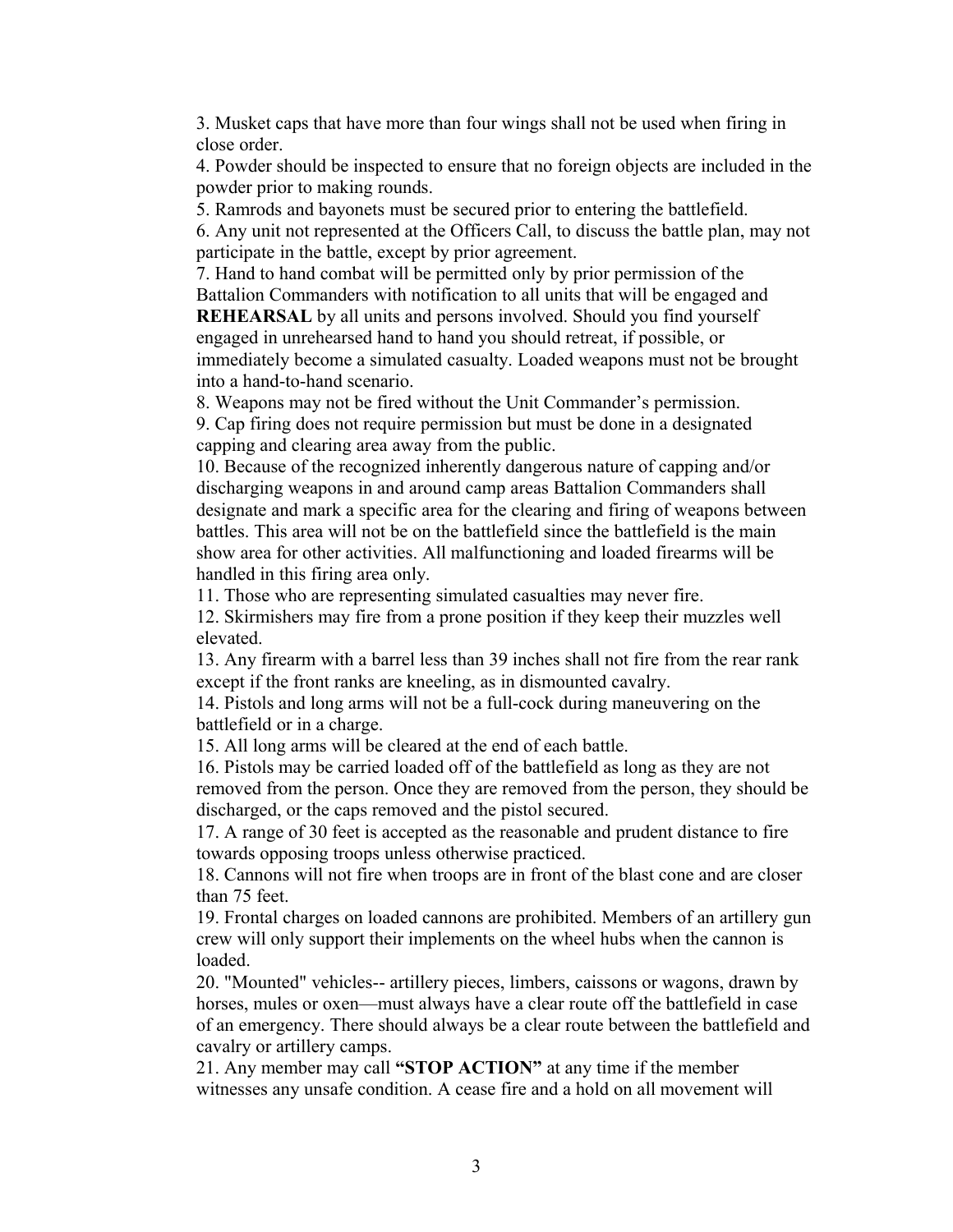occur if any unauthorized person, such as a spectator, comes onto the field during a battle, if that person cannot otherwise be controlled.

22. The cry of **"MEDIC"** is reserved for real (actual) emergencies only. In event of an actual injury, first aid is to be quickly supplied with the least amount of fanfare. **DO NOT MOVE THE SERIOUSLY INJURED!**

23. Battlefield participants are limited to individuals with a military persona over the age of 14 who have completed all applicable safety tests. Members between the ages of 12 and 14 may be allowed on the field as functioning musicians (as determined by their respective battalion command), when they have passed all applicable safety tests, grouped into a field music band and under the supervision of an adult. Musicians aged 12 to 14 are limited to no more than an aggregate of 2 per company on the field.

24. Skirmishes, battles and raids are prohibited at public events except when coordinated between the Battalion Commanders and the site host. At backcountries raids can be expected 24 hours a day.

D. General Weapons Safety Rules.

1. All weapons must be clean and in good repair prior to use.

2. Extreme care must be taken in ensuring a weapon is clean between live firing and participation in a battle reenactment. A scraper should be used to ensure that no fragments of a bullet (specifically a bullet skirt) remain in the barrel.

3. All weapons and cartridges will be inspected by the battalion commanders or their representatives at each event prior to the first battle each day. Any weapon found to be unserviceable shall not be loaded or fired until it has been approved as fully functional by an authorized inspector from their battalion command.

a. Muzzle loading weapons will be determined to be clear of debris by "sounding steel". This will be done by dropping the ramrod in the barrel from about 4 to 6 inches from the breach. If there is no obstruction or debris, a ringing sound will be heard. If there is an obstruction or debris a "clunk" will be heard.

b. Breech loading weapons will be determined to be clear of debris by dropping the breechblock, or otherwise opening the weapon, and visually examining the barrel and breech for fouling, debris, or other obstructions. c. Pistols will be inspected and determined to have a clear barrel and cylinder(s).

4. No item will be permitted in the cartridge box except blank cartridges.

5. Made-up blank cartridges, caps and black powder should be stored in a cool, dry place that is secure from access by children, flame, fire, or any source of high temperature.

6. Caps must be stored in their original retail container, cap pouch, or period correct ammunition packaging. They may not be stored in glass jars, paper boxes or other unsafe containers.

7. Blank cartridges must be carried on the battlefield in a leather cartridge box.

8. Percussion caps will be carried in historically appropriate cap containers on the battlefield.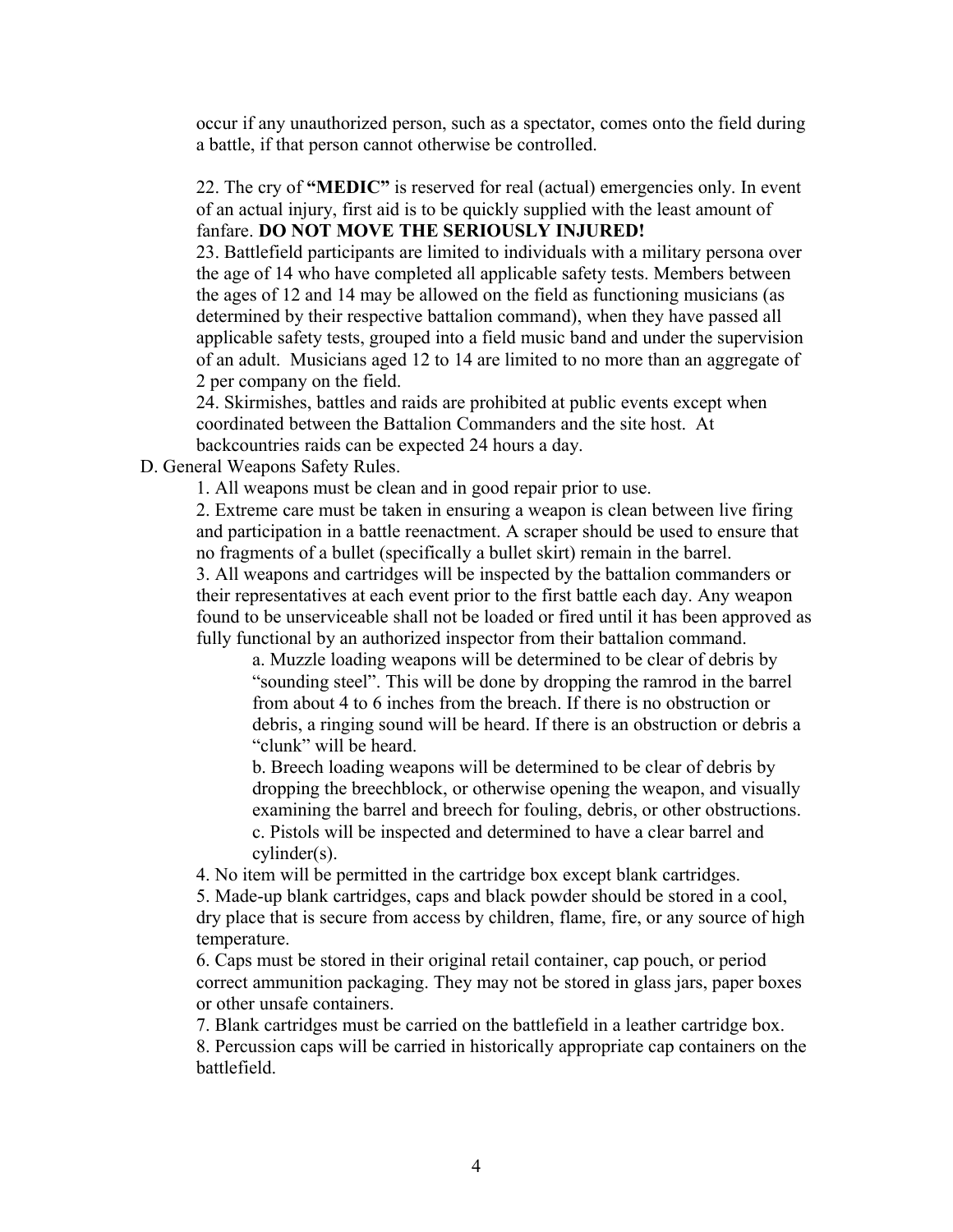9. Only black powder is permitted for use in firearms. Pyrodex and other smokeless powders are forbidden.

10. Unguarded weapons should not be readily accessible to the public during an event.

E. Specific Weapons Safety Rules.

1. Long Arms.

a. All long arms will be loaded with FFFg black powder **ONLY**.

b. During loading, the muzzle must be pointed in a safe direction.

c. Follow the procedures given by your company commander for loading the weapon. To help prevent premature ignition, do not remove the expended cap until ready to re-cap, i.e. until after the powder has been settled.

d. No ramrods will be drawn during battles. Ramrods may be used in firing demonstrations when no opposing troops are present, with company commander's approval.

e. Powder flasks and powder horns may not be carried on the battlefield. f. Long arm cartridges must conform to the civil war period and be made of paper (exception for hard-cased carbine rounds; see 1k below). No staples, tape, string, glue or other methods of securing the cartridge are used. They will be made prior to battle and contain no more powder than listed as follows:

| Caliber          | Maximum Charge |
|------------------|----------------|
| 10 gauge Shotgun | 130 grains     |
| .69 Caliber      | 90 grains      |
| .54/.58 Caliber  | 75 grains      |
| .50 Caliber      | 60 grains      |

 These loads are the maximum allowed and should not be regarded as a suggested load for the weapon size.

g. When loading, only the powder will be placed in the barrel, no paper. The only exception is when cigarette paper is used for breech-loading weapons.

h. All long arms will be cleaned at the end of each day.

i. Long arms will be capped off prior to use after cleaning to ensure the touchhole is clear. To do this a cap will be placed on the cone and the muzzle lowered near the ground and the weapon discharged. If the touchhole is clear a movement of grass, leaves, and dust will be noticed. j. Long arms that fire hard-cased cartridges with a fixed primer must have

their firing pins checked to ensure that they are free floating.

k. Carbine and other shoulder arm hard-cased cartridges shall conform to Civil War specifications. Hard-cased ammunition is sealed only with compressed Cream of Wheat, or with "crumbling" floral foam. Hard-cased crimped ammunition (metal or plastic) shall not be reused to prevent potential fragmentation.

l. Long arms will only be loaded at designated times before each battle or demonstration, and at no other time when the public is present.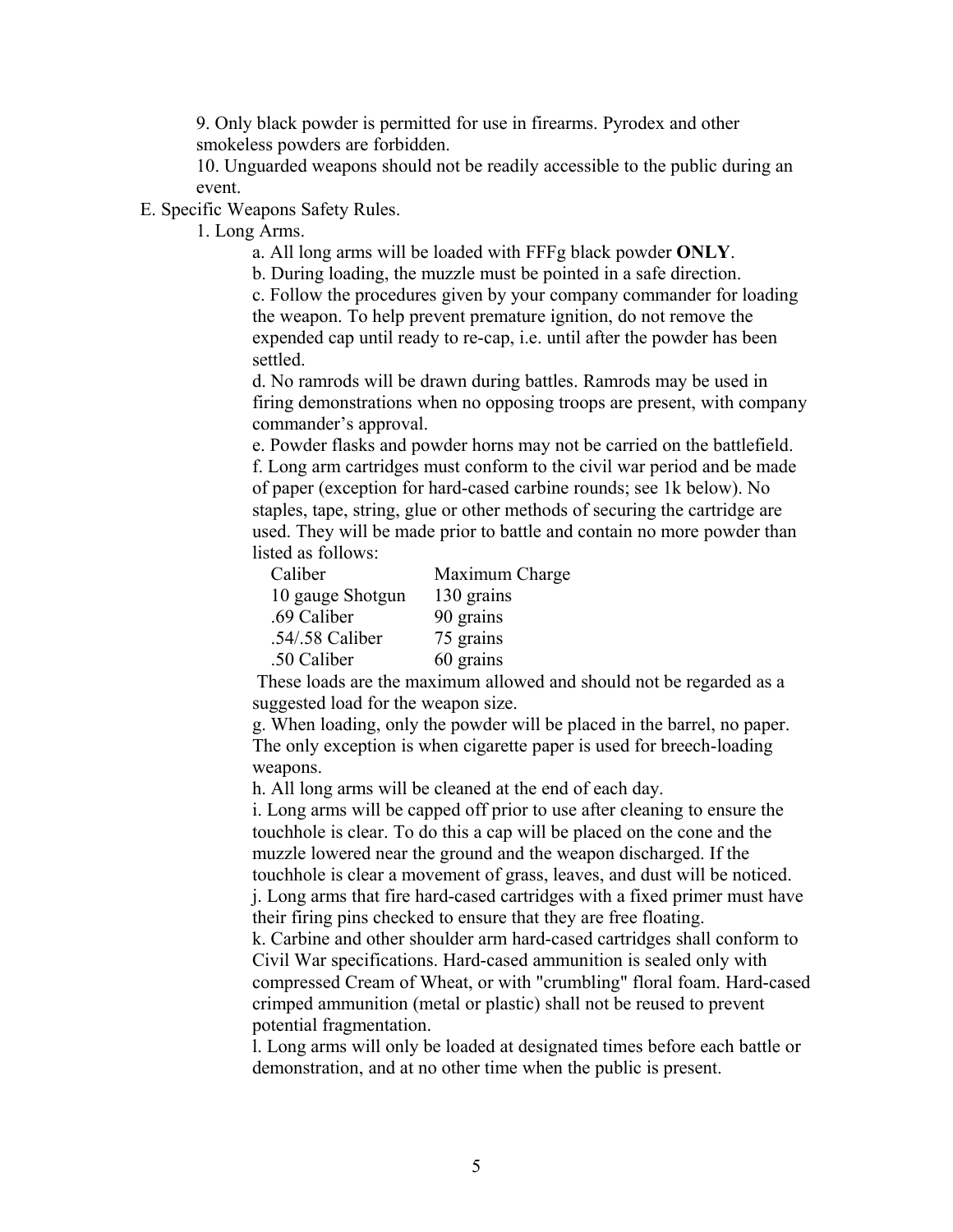m. In the event a long arm malfunctions on the battlefield, the soldier carrying that long arm will follow the following procedure:

> i. With the muzzle pointed in a safe direction (preferably with the muzzle pointed up), remove the failed cap or cartridge and replace it with another.

> ii. If the weapon fails to fire, repeat step 1, use your nipple pick to clear the touchhole, and again try to discharge the weapon. iii. If your weapon still fails to discharge, dump your powder and

become a simulated casualty.

2. Revolvers & Pistols.

a. All revolvers, and other pistols, will be loaded with FFFg black powder ONLY.

b. Specified charges for revolvers shall not exceed those in the table below.

| Caliber                    | Maximum Charge |
|----------------------------|----------------|
| .31 Caliber                | 15 grains      |
| .36 Caliber                | 20 grains      |
| .44 Caliber                | 30 grains      |
| .44 Cal. Colt Dragoon      | 40 grains      |
| Single shot of any Caliber | 25 grains      |

c. Pistol chambers may be loaded and sealed in one or both of the following ways.

> i. Cream of Wheat method: Chambers will be charged with the correct amount of black powder for the caliber of pistol. The remainder of the chamber will be filled with cream of wheat and packed tightly. No other material is needed to seal the chamber. The use of grease and cream of wheat must be avoided since it will create a hard plug.

> ii. Floral foam method: Chambers will be charged with the correct amount of black powder for the caliber of pistol. "Crumbling" floral foam will be placed over the powder and compacted.

iii. Caps may be placed on the cylinder once the chambers are completely loaded.

d. The use of grease is strictly prohibited.

e. Powder flasks may never be carried at public events. Powder flasks may be carried on the person only at backcountry events, and then only for the loading of revolvers.

f. Pistols are reloaded on the battlefield only with prepared cartridges conforming to the Civil War period, or spare cylinders.

g. Those using revolvers may carry extra cylinders provided they are properly loaded and carried securely in a leather pouch.

h. Pistols must always be carried in holsters with secured flaps or thongs when not in use. Loaded pistols must always be kept on the person.

i. If a single shot pistol is equipped with a ramrod it may never be drawn during a battle.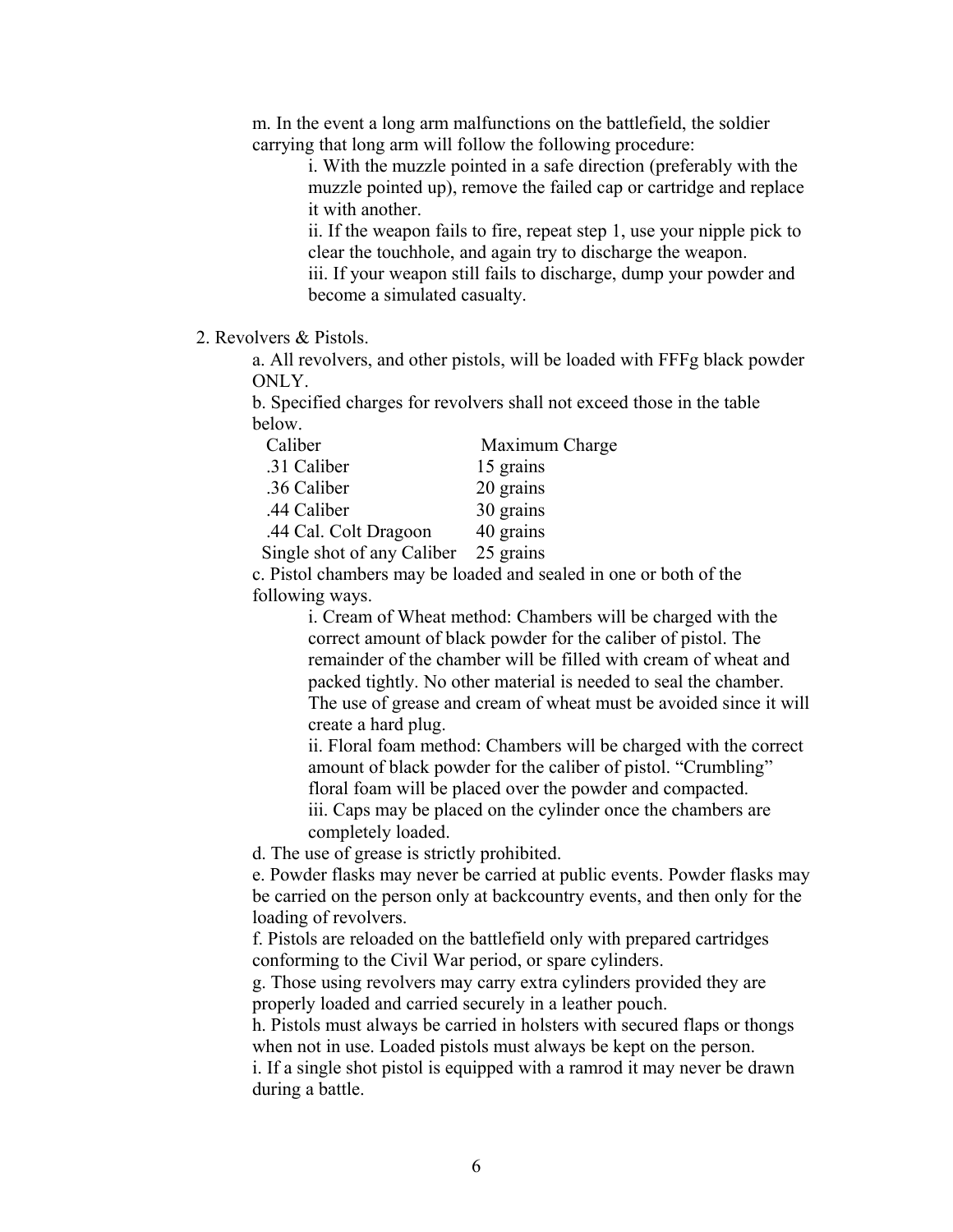j. Single shot pistols will not use a wadding material.

3. Sabers, Swords, Bayonets & Knives.

a. Edged weapons will only be drawn on the command of the unit commander.

b. No edged weapon will be leveled or pointed at or make contact with another participant. In a scripted combat any edged weapons will be kept within 45 degrees of vertical at all times.

c. Sabers, swords and bayonets will have dulled edges and points.

d. Knives may not be drawn on the field, and must be secure in their sheaths. This means that if the sheath is turned upside down, the knife will not move or fall out.

e. Prior to the orders "arms at will" or "route step" bayonets must be unfixed.

#### F. Mounted Safety Rules.

1. A saddle horse will be allowed to participate in battlefield scenarios at CCWS events only if that horse and its rider have together successfully completed the CCWS mounted skills certification administered by a mounted unit evaluator for the current year.

2. A mounted safety officer/skills evaluator(s) for each cavalry unit shall be a knowledgeable member of that unit or another unit on horse safety, training, riding and trooper instruction. The evaluator's name shall be submitted to the CCWS board to keep on file. This evaluator shall report to the unit commander any dangerous practices, equipment, horse or riders. They both shall report difficult or unresolved problems to their brigade commander.

3. If the owner of a horse allows another person to ride his horse at CCWS events, he shall make a reasonable effort to ascertain the suitability of his horse to the rider. (This includes evaluating the training and temperament of the horse, and the rider's experience and physical abilities.)

4. All persons participating in equine activities at CCWS events, including riders, drivers, passengers on horse drawn vehicles, outriders, outwalkers, horseholders, and grooms, must sign the CCWS liability waiver for equine activities.

5. No horse shall be ridden or driven at any field event except by a reenactor in period attire due to insurance considerations.

6. The use of stallions is prohibited unless all of the following criteria are met: (a) the individual desiring to employ one agrees to take complete responsibility for its actions; (b) there are no objections from other horsemen who have their mounts at the event; (c) the stallion is guarded at all times by an experienced horseman, or is placed in a secure enclosure when not in use.

7. All horse equipment must be used in a safe, humane and correct manner.

8. A "quick-release" knot will be used to tie horses by the halter lead. Horses shall never be tied by the reins and link-straps shall be fixed to the halter, not the bit. 9. A loose sling snap must be pushed under the mounted troopers saber belt and not left dangling.

10. Horses may not be left unattended in camp. A horse guard shall be posted while the public is present. Those in charge of picketed horses or mules ensure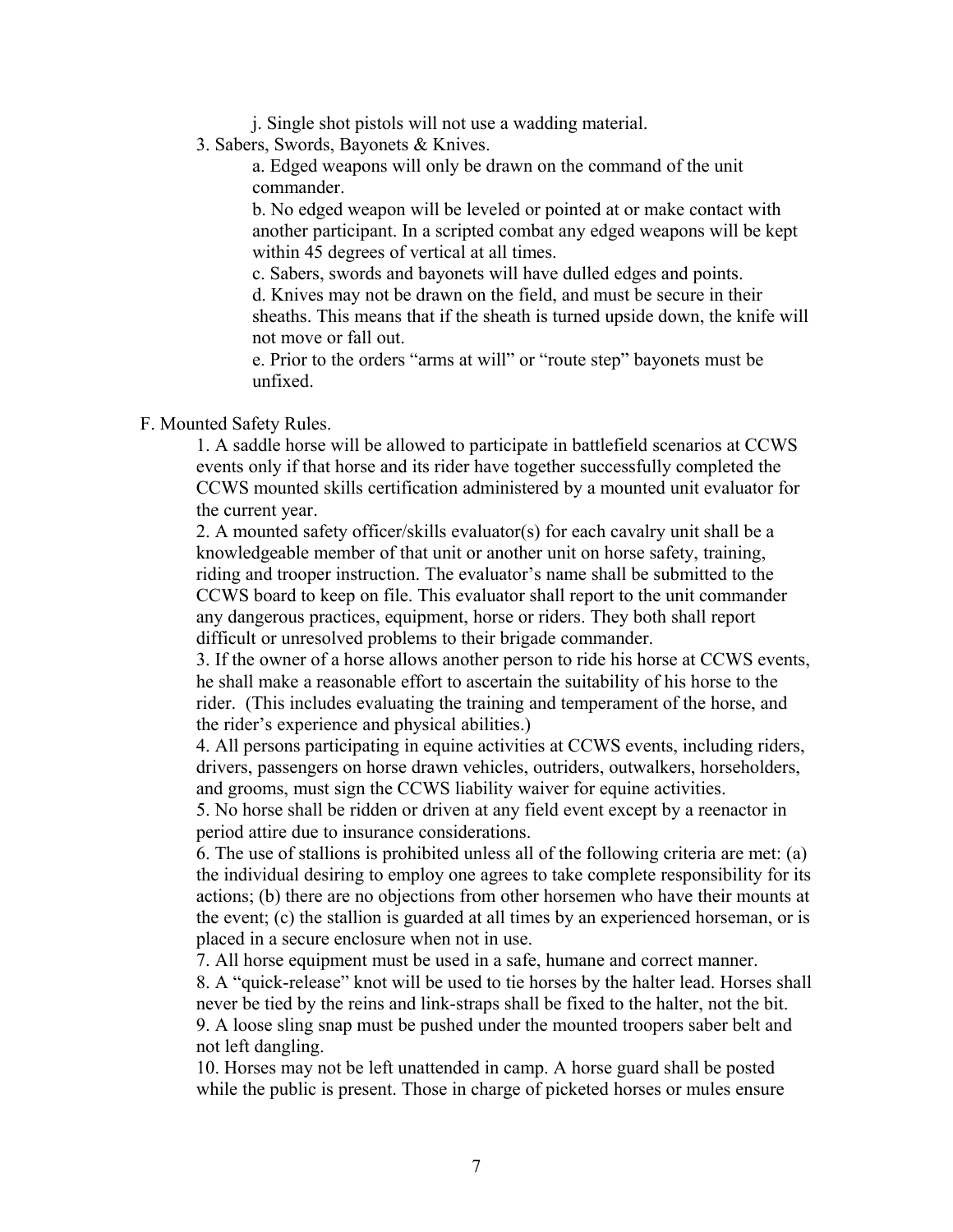that members of the public approach the animals from the front or side only, not from the rear, and only with permission.

11. Picket lines are to be kept taut. Saddled mounts should be tied so as to keep the saddle from catching the picket rope. There will be no fighting within 20 yards of picketing areas when in use.

12. If horses are kept on picket pins, they must be at least 30 yards away from tents and watched by a guard at all times.

13. Horses should not be chased if loose. They should be "hazed" in a nonthreatening way towards other horses or their camp picket line.

14. An inspection for cavalry shall include all weapons and tack used and all items carried onto the battlefield. The horse's hooves shall be inspected for loose shoes or lodged stones.

15. Horses and mules must be ridden at a walk in camp or civilian streets, and when entering the battlefield via avenues through the public, and only by prior permission of battalion and/or civilian commanders.

16. Riders must be at a walk any time they are within 30 feet of pedestrians, tented areas, or any camp; any time they are within 30 feet of the public, simulated casualties, or enemy ground troops; or when they are within 50 feet of horse drawn vehicles. The following exceptions apply: a) scenarios approved by all affected battalion commanders and practiced in advance; b) when riders are using cavalry lanes designated in advance by battalion commanders; c) when riders are acting as outriders for horse-drawn vehicles; d) riders who "take hits" off of horses (see rule 17.)

17. Riders may "take hits" from horses only if the rider and horse have successfully completed that optional section of the mounted skills evaluation. Riders who take hits must either maintain control of the horse from the ground, or have a "pick-up" rider take control of the horse immediately after the rider has fallen from the saddle.

18. Mounted men will not fire at less than a 60-degree angle from their horses' ears and be aware of other troopers and horses around them.

19. Saber combat between mounted and dismounted troops is prohibited.

20. Riders must not let drawn sabers drop below the wrist during engagement.

21. Hand to hand saber combat between mounted participants can occur only if scripted in advance, approved by both battalion commanders and **REHEARSED** by all units, persons, and horses involved.

22. No person may take the reins of another rider's horse while the rider is mounted. If a rider becomes a casualty or prisoner, the person leading the horse shall use the lead strap, and the rider shall keep the reins.

23. Safety will always take precedence over the authentic way of doing things with mounted troops if a conflict of methods arises.

24. The public in a controlled situation such as a talk or demonstration may touch a gentle horse.

G. Artillery Safety Guidelines.

1. Guidance for loading and firing of artillery by CCWS crews will be provided by the "National Safety Rules and Procedures for Shooting Muzzle loading Artillery."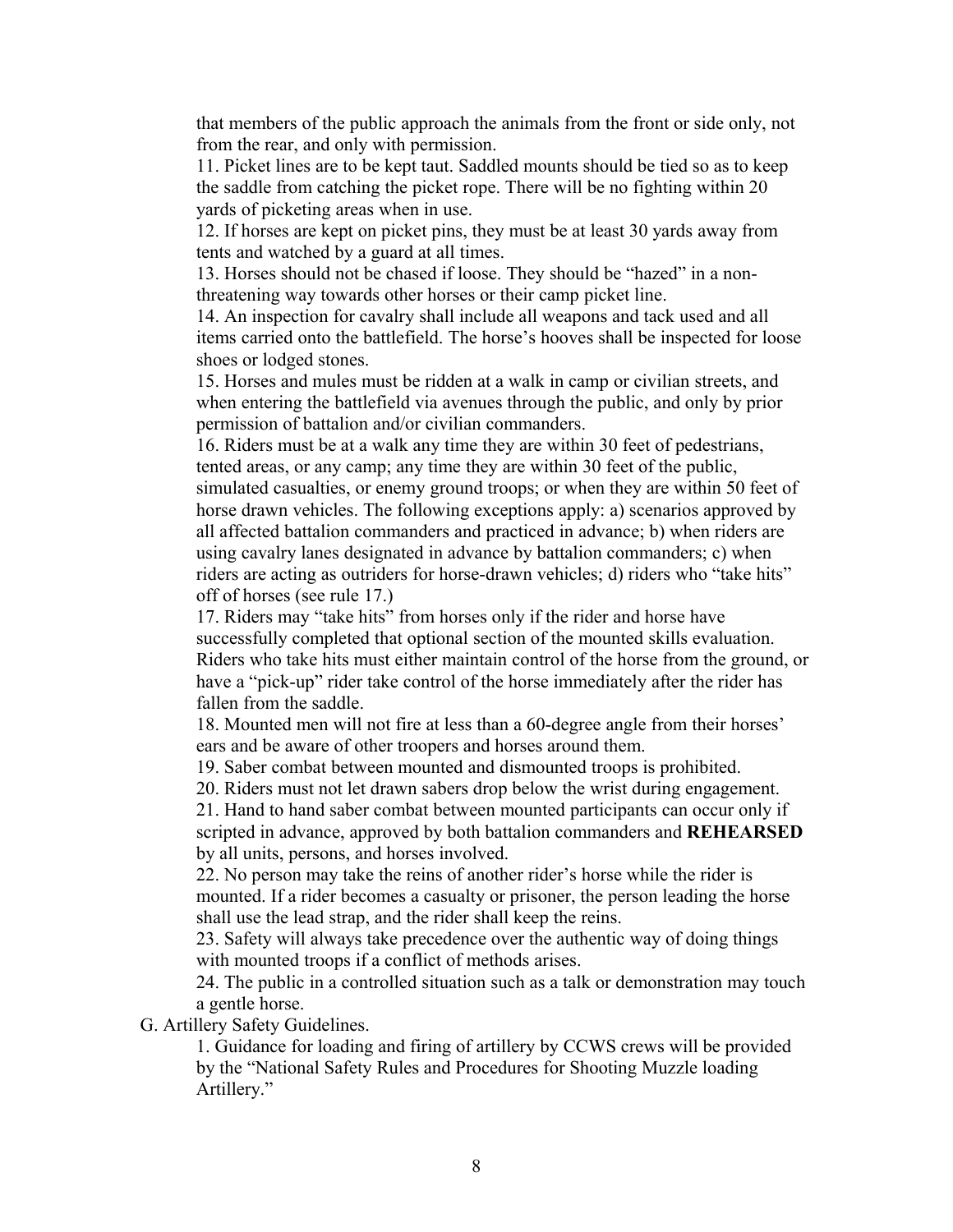2. The CCWS definition of artillery is: any form of cannon, howitzer, mortar or any other firearm that's original (full size) bore is greater than 1.5 inches. In this document, the terms "artillery" and "cannon" shall include all forms of these weapons.

3. The artillery piece to be placed on the firing line at CCWS events must be of period design and construction. The Artillery Battalion commander however, must approve all cannons, and at his discretion he may keep any cannon off the field if he so deems it or its crew unsafe.

4. The minimum distance required between guns is determined by the area required by the gun crew to work the guns safely as determined by the Senior Experienced Gun Officer and/or the Ordinance Sergeant. A spacing of 20 to 25 feet between the nearest wheel hubs of adjacent pieces is suggested.

5. The placement of artillery is the responsibility of the Artillery Battalion Commander or designee.

6. Artillery will be permitted to fire with a minimum crew of 3 persons for each gun, except breech loading cannons. One member of each crew must be knowledgeable and experienced in artillery operation and care.

7. All artillery will have the proper required equipment on site and be in a safe condition as per CCWS rules and regulations. Improperly equipped or unsafe artillery must be removed from the field of fire.

8. No projectiles of any kind or condition are to be fired at any CCWS battle or living history demonstration, unless prearranged and approved by the CCWS Board of Directors in writing.

9. At no time will any object of material be fired from a cannon if that object or material will pass over the 75-foot safety boundary, and thus endanger the participants and/or spectators during any CCWS event.

10. The artillery ammunition box will be placed 25 feet to the rear of its associated cannon and 25 feet from the spectator's line. The lid hinge must be nearest the cannon.

11. The artillery ammunition box is to be constantly manned when unlocked. When the box is not in use, it is to be removed from the field of operation and placed in a secure location.

12. Ammunition boxes must be fitted with self-closing lids, i.e., lids, which fall closed when your hand is removed. Lids may not be fitted with any hold-open device or prop.

13. It is recommended that artillery powder charges be kept in individual safety containers. Each charge must be placed in a leather haversack when being carried from the ammunition box to the cannon muzzle. The charges will not be removed from the containers and haversacks until they are to be placed in the cannon muzzle.

14. The thickness of the foil wrapper for the cannon powder charge is the responsibility of the Battery Commander, giving the highest regard and consideration for the safety of his crew, other crews and the public.

15. Before each CCWS battle, participating artillery must be inspected by the Artillery Battalion Commander. Each artillery piece must successfully pass the safety inspection before being allowed to fire in any events. The "Artillery Safety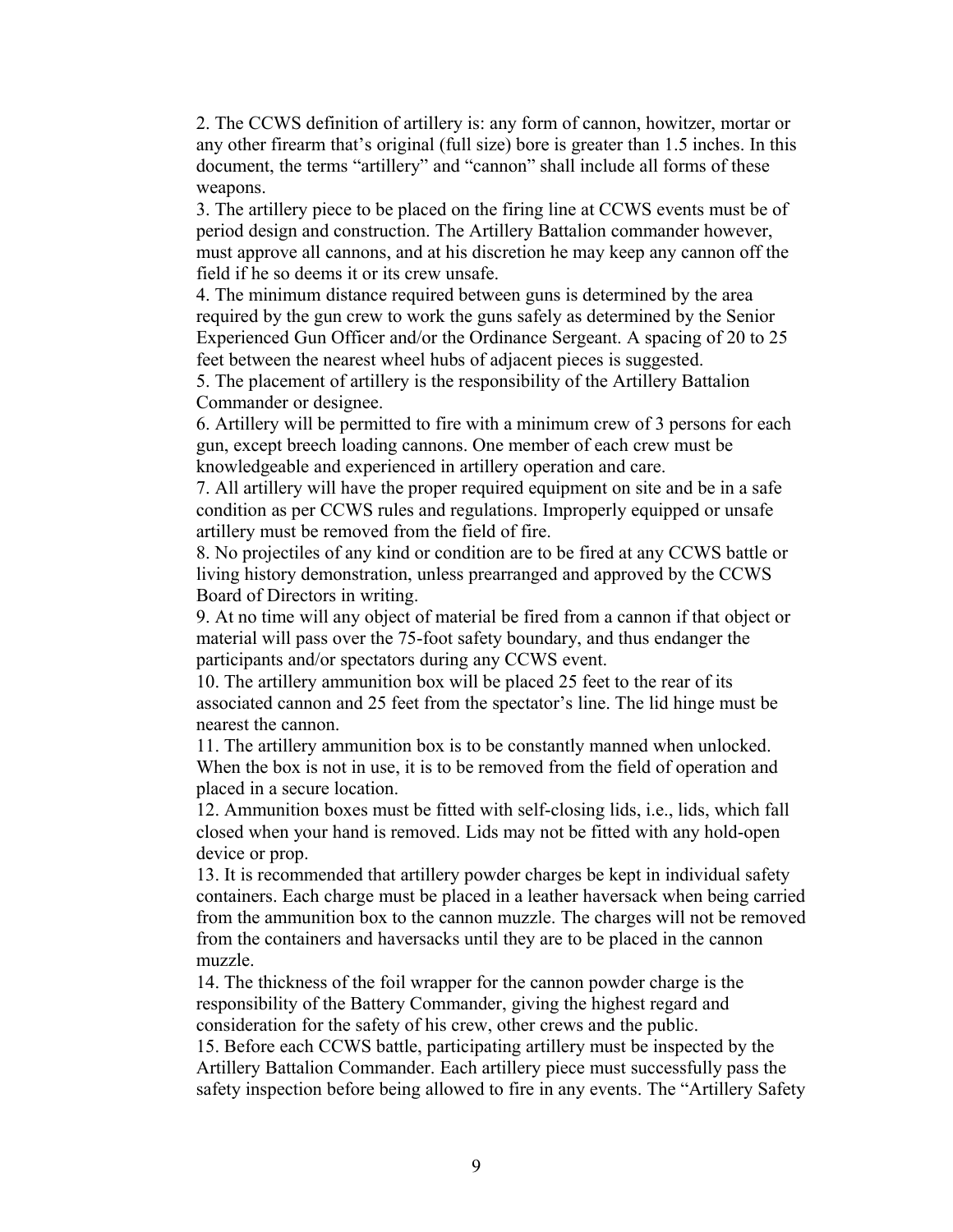Checklist" must be completed in duplicate by the inspecting personnel. One copy is to be retained by the gun commander and the other copy is to be given to the CCWS President or his designated representative to be retained in the CCWS's files.

16. Each artillery piece must have a certificate issued by an approved business or organization that has inspected the artillery piece by means of radiography, x-rays or magnifluxing or similar CCWS approved methods.

17. Failure to present a copy of a certificate of inspection by some form of radiography is sufficient grounds for the CCWS safety inspector to deny the artillery piece permission to participate in the CCWS event. There are to be no exceptions. Forgetfulness or accidental loss of the certificate is no excuse. 18. A rammer leaning against or upon the wheel hub is a clear signal that the cannon is loaded and ready to fire.

19. A cannon that has misfired can be extremely dangerous. When a cannon misfires the implements will be crossed over the barrel of the cannon. When continuing efforts to clear a cannon that has misfired are unsuccessful a red flag is the signal used to alert troops.

H. Ground Charge and Airburst Safety Guidelines.

1. The CCWS definition of ground charges is: any explosive or smoke effect placed in the ground.

2. The CCWS definition of an airburst is: any explosive charge sent into the air to detonate while in the air.

3. Ground charges and airbursts are used to produce special effects that simulate artillery strikes. Airbursts and ground charges require engineering staff with state pyrotechnic licenses.

4. It is the responsibility of the Engineer Corps to place the ground charges and to see that the airbursts are clear of trees and overhead obstructions.

5. Ground charges are placed in holes 6 inches in diameter and 10 inches deep. These holes are usually located along fence lines and at the front of cannons.

6. Ground charges look like cans buried upright in the ground with plastic wrap on top and flour underneath the plastic wrap. Wires leading from each charge are buried 2 or more inches in the ground.

7. The minimum distance from an exploding ground charge is 10 feet. Do not look directly into the ground charge container. Nothing will be placed over a ground charge.

8. The Engineer and Artillery Corps have fire-fighting equipment available in case of a grass fire.

9. Watch for casing paper from air or ground charges coming back to earth, it may still be hot.

I. Horse Drawn Vehicle Safety Rules for Everyone.

1. "All Stop" is a command that can be given by anyone who sees an unsafe or potentially unsafe condition with a horse-drawn vehicle.

2. "Clear Wheels" is a command that can be given by anyone to warn nonmounted personnel to get away from a horse drawn vehicle, i.e. vehicle rolling backward down hill or drivers losing control of the team.

3. Only CCWS members who have signed the CCWS liability waiver for equine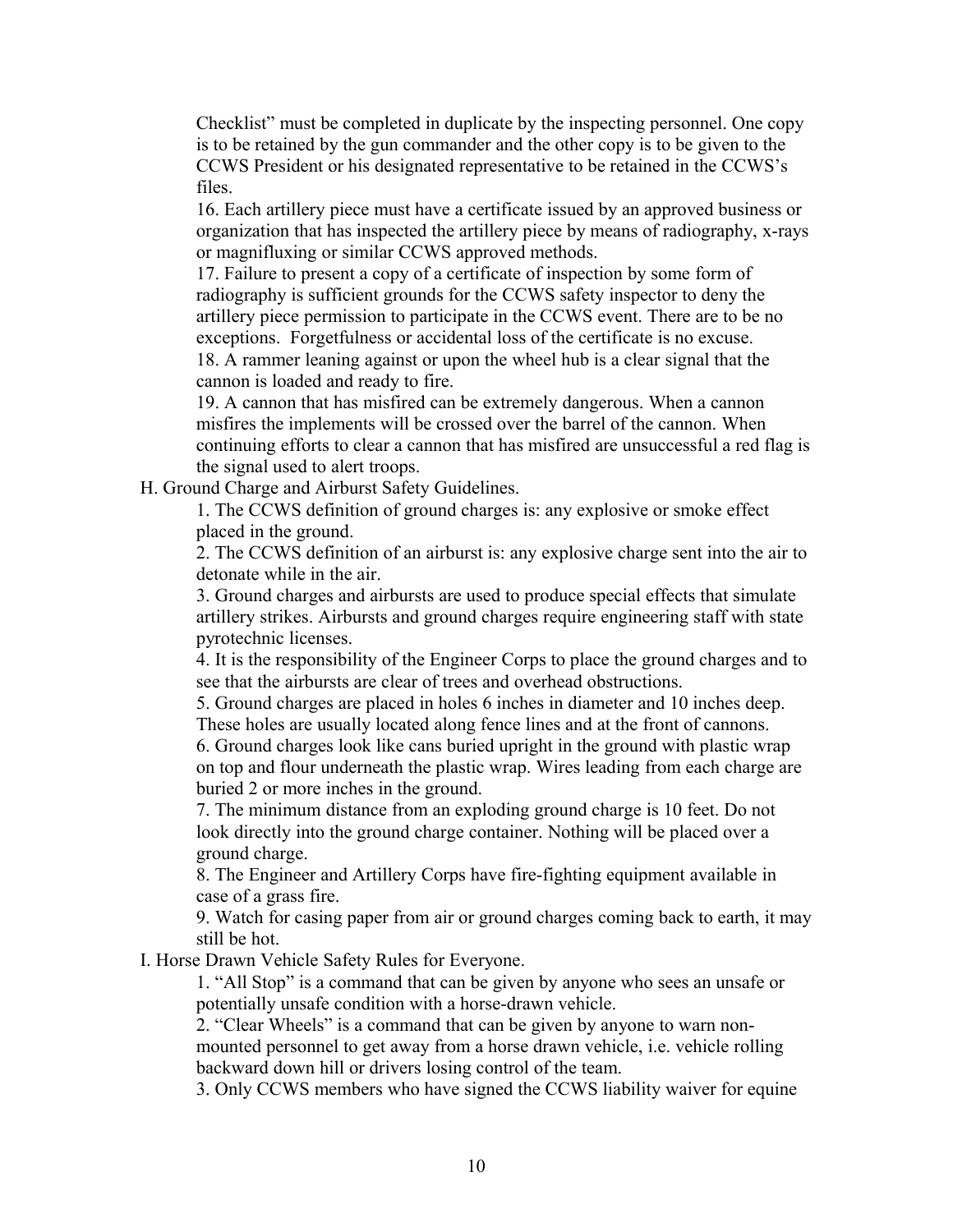activities are allowed to be passengers in horse-drawn civilian vehicles and only 16 years old and up on military support vehicles (wagons, ambulances, etc.) at CCWS events.

4. Only CCWS members who have signed the CCWS liability waiver for equine activities and passed the CCWS Written Driving Test are allowed to ride limber chests at events.

5. Driving horses will be allowed to participate at CCWS events only if those horses and their driver(s) have together successfully completed the CCWS Driving Skills test administered by an CCWS approved evaluator for the current year. (See CCWS Rules for Horse-Drawn Vehicles.)

6. The quickest permitted movement of any horse drawn vehicle at public events is a trot, unless the team and drivers are certified at the ADVANCED level and approval of Battalion Commanders and Safety Committee chairperson is given.

7. Horse drawn vehicles must be at a walk anytime they are 30 feet from pedestrians, tented areas, or any camp and any time they are within 30 feet of the public, simulated casualties, or enemy troops.

8. Horse drawn vehicles may **NEVER** be attacked or captured.

9. Firing, fighting, or taking hits is NEVER allowed off or from an artillery team horse.

10. Team masters or drivers must be mounted or on board and have taken control of the reins before allowing any passengers to mount any horse drawn vehicle.

11. A trot is the fastest permitted movement of ANY horse-drawn vehicle when passengers are aboard.

12. Mounted or foot soldiers should NOT run towards or up behind any horse drawn vehicle and must not fire within 50 feet of any horse-drawn vehicles.

Quick Reference Guide

### **Battlefield safety ranges:**

Between infantry and: Opposing infantry – 30ft Opposing cavalry – 30ft Artillery – 75ft cone Between cavalry and: Artillery – 75ft cone Simulated casualties, enemy ground troops, general public –all mounted action must be confined to a walk when within 30 feet Pedestrians, tented areas, or any camp –all mounted action must be confined to a walk when within 30 feet Between Artillery and: Any other troops - 75ft cone Between guns on the same firing line  $-20$  to 25ft as determined by artillery officers Between a gun and its ammunition  $box - 25$ ft Between an ammunition box and the public  $-25$  ft